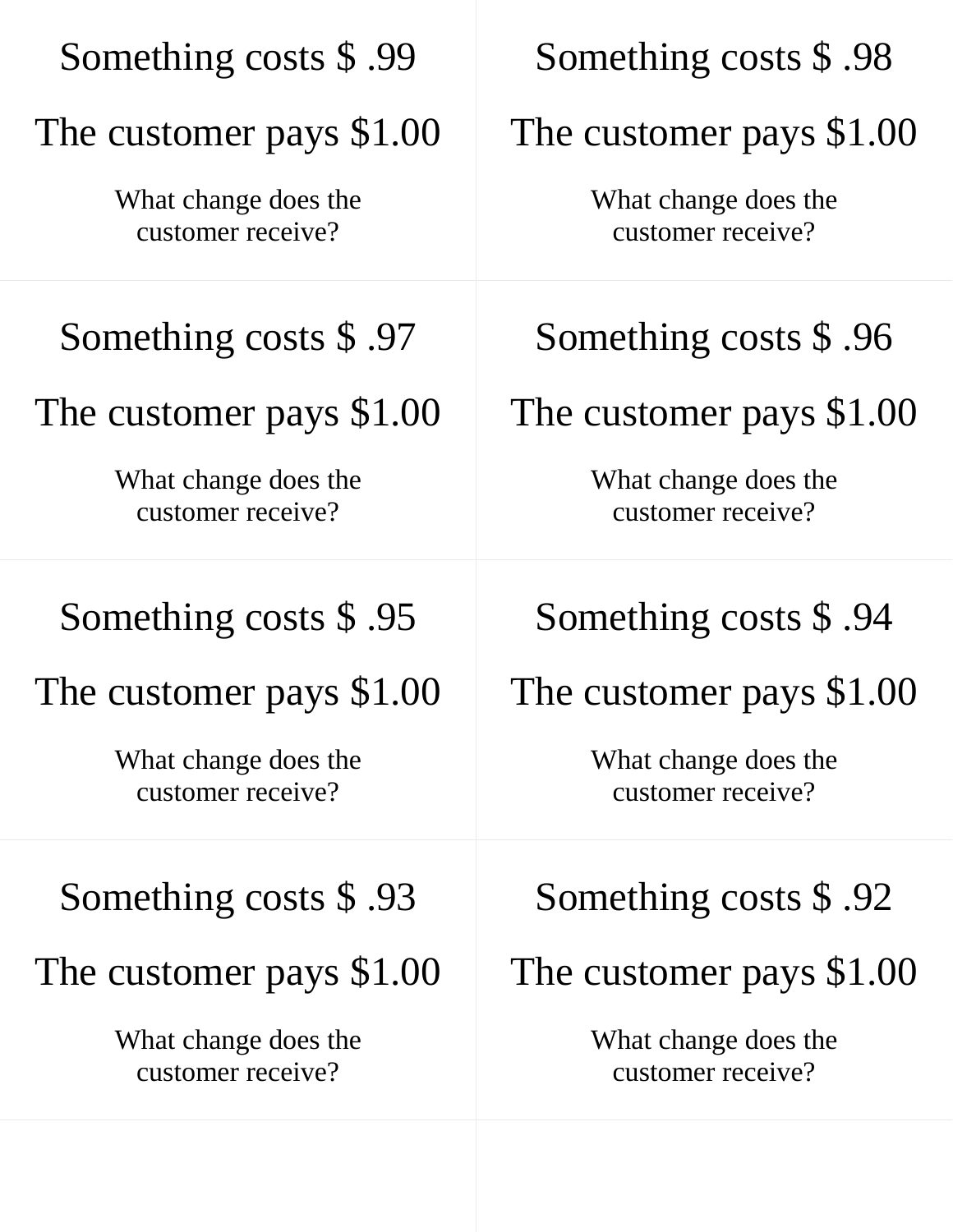| Something costs \$.91                     | Something costs \$.90                     |
|-------------------------------------------|-------------------------------------------|
| The customer pays \$1.00                  | The customer pays \$1.00                  |
| What change does the<br>customer receive? | What change does the<br>customer receive? |
| Something costs \$.89                     | Something costs \$.88                     |
| The customer pays \$1.00                  | The customer pays \$1.00                  |
| What change does the<br>customer receive? | What change does the<br>customer receive? |
| Something costs $$.87$                    | Something costs \$.86                     |
| The customer pays \$1.00                  | The customer pays \$1.00                  |
| What change does the<br>customer receive? | What change does the<br>customer receive? |
| Something costs \$.85                     | Something costs $$.84$                    |
| The customer pays \$1.00                  | The customer pays \$1.00                  |
| What change does the<br>customer receive? | What change does the<br>customer receive? |
|                                           |                                           |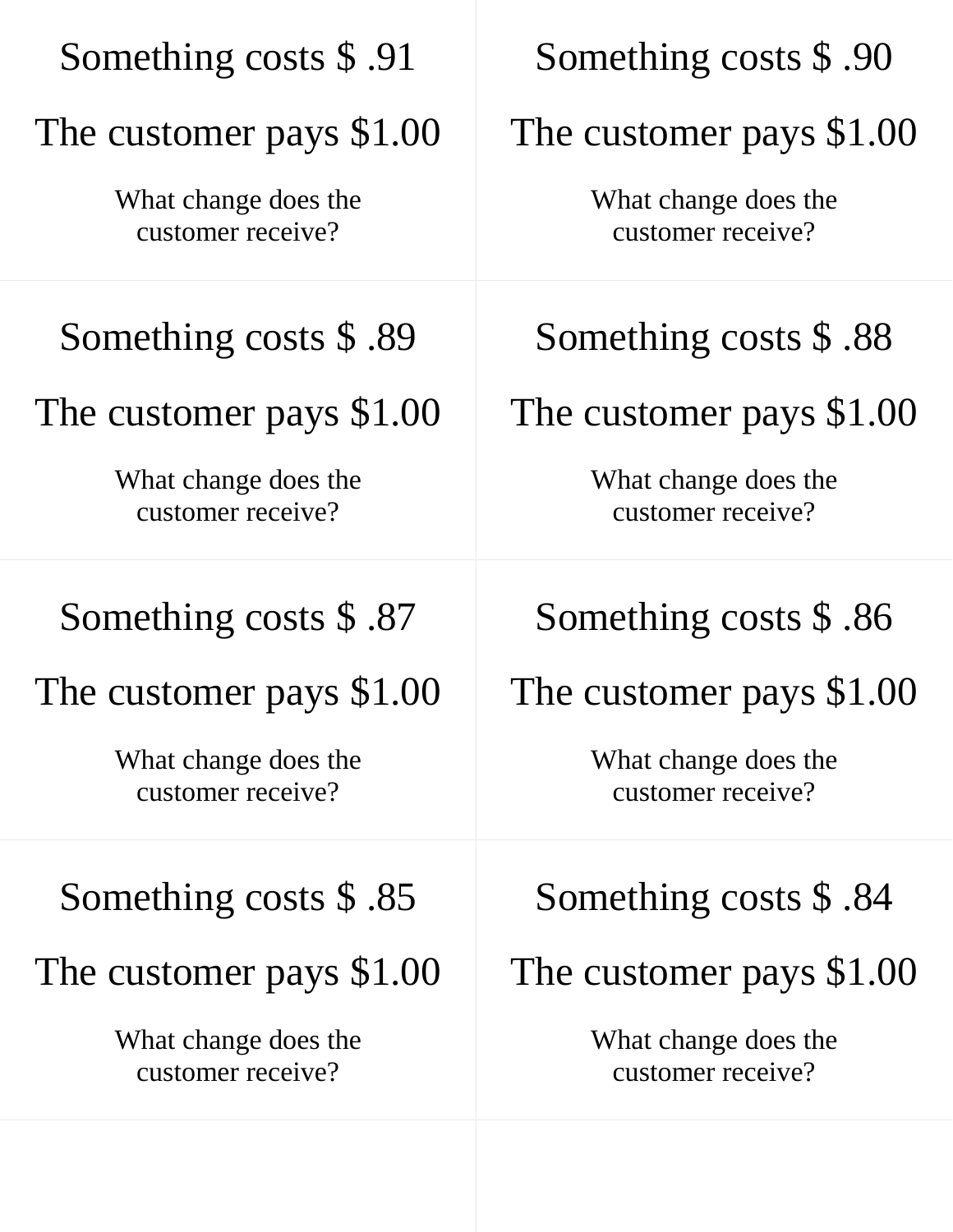| Something costs \$.83                     | Something costs \$.82                     |
|-------------------------------------------|-------------------------------------------|
| The customer pays \$1.00                  | The customer pays \$1.00                  |
| What change does the<br>customer receive? | What change does the<br>customer receive? |
| Something costs \$.81                     | Something costs \$.80                     |
| The customer pays \$1.00                  | The customer pays \$1.00                  |
| What change does the<br>customer receive? | What change does the<br>customer receive? |
| Something costs \$.79                     | Something costs \$.78                     |
| The customer pays \$1.00                  | The customer pays \$1.00                  |
| What change does the<br>customer receive? | What change does the<br>customer receive? |
| Something costs $$.77$                    | Something costs \$.76                     |
| The customer pays \$1.00                  | The customer pays \$1.00                  |
| What change does the<br>customer receive? | What change does the<br>customer receive? |
|                                           |                                           |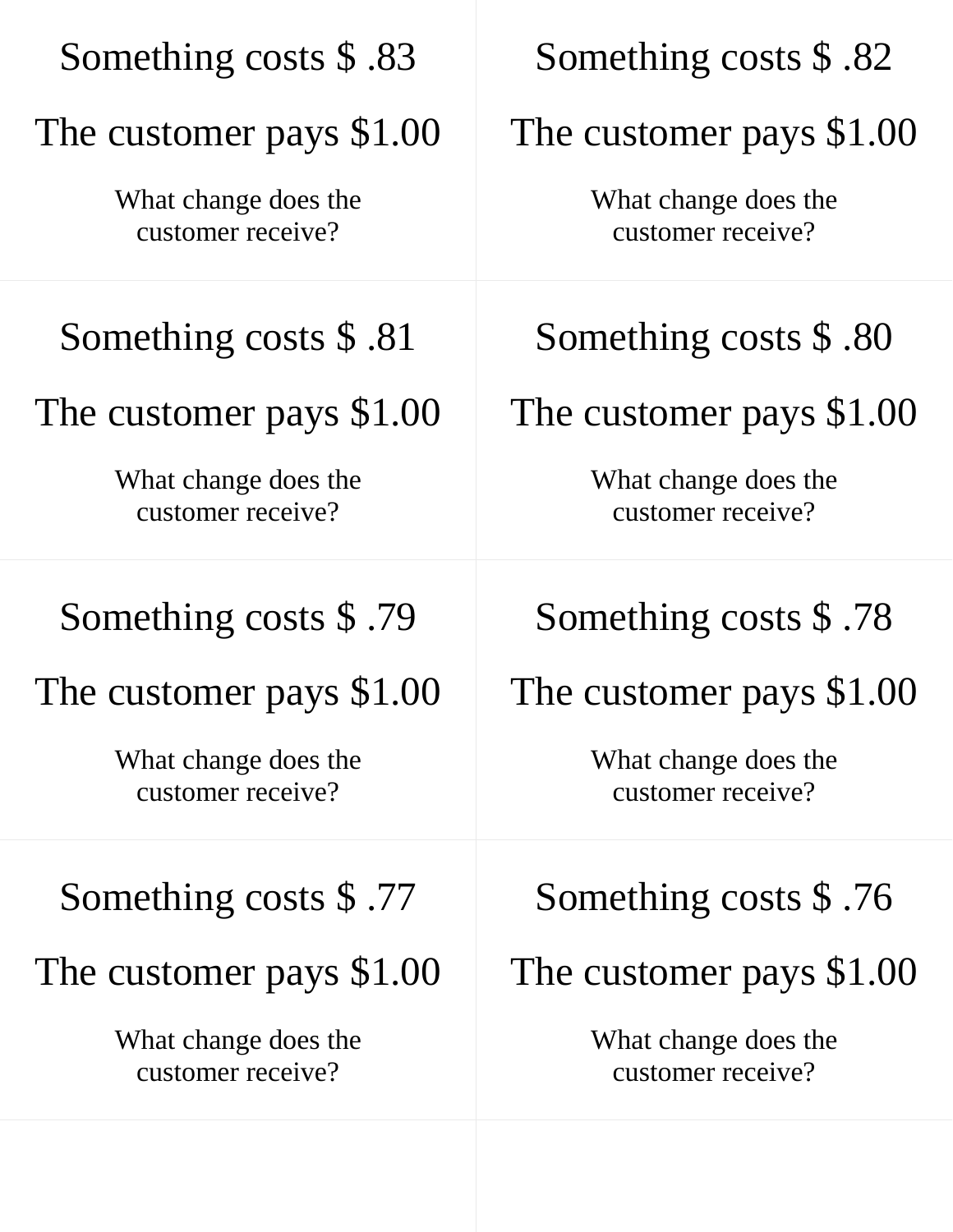| Something costs \$.75                     | Something costs \$.74                     |
|-------------------------------------------|-------------------------------------------|
| The customer pays \$1.00                  | The customer pays \$1.00                  |
| What change does the<br>customer receive? | What change does the<br>customer receive? |
| Something costs \$.73                     | Something costs \$.72                     |
| The customer pays \$1.00                  | The customer pays \$1.00                  |
| What change does the<br>customer receive? | What change does the<br>customer receive? |
| Something costs \$.71                     | Something costs \$.70                     |
| The customer pays \$1.00                  | The customer pays \$1.00                  |
| What change does the<br>customer receive? | What change does the<br>customer receive? |
| Something costs $$.69$                    | Something costs $$.68$                    |
| The customer pays \$1.00                  | The customer pays \$1.00                  |
| What change does the<br>customer receive? | What change does the<br>customer receive? |
|                                           |                                           |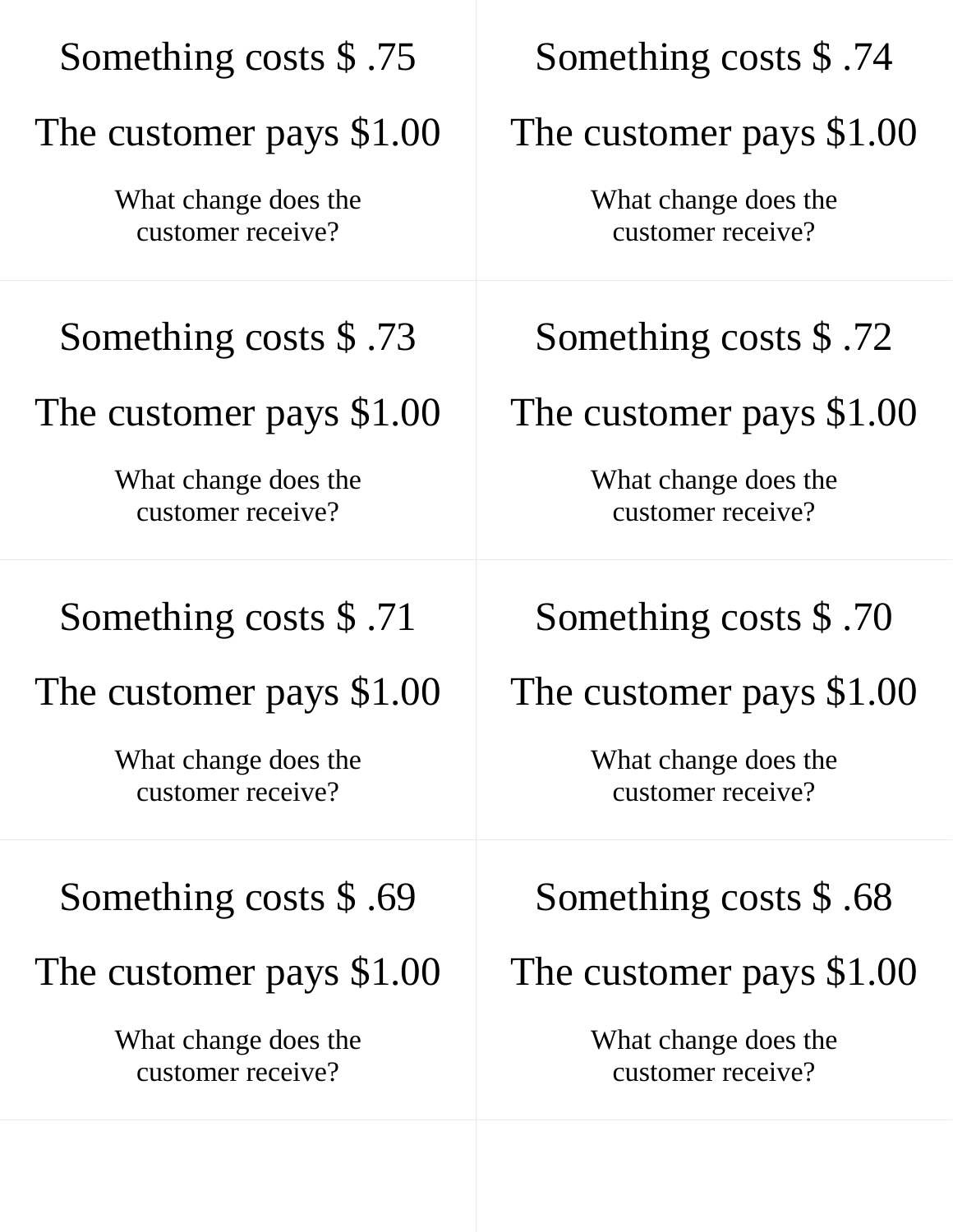| Something costs \$.67                     | Something costs \$.66                     |
|-------------------------------------------|-------------------------------------------|
| The customer pays \$1.00                  | The customer pays \$1.00                  |
| What change does the<br>customer receive? | What change does the<br>customer receive? |
| Something costs \$.65                     | Something costs \$.64                     |
| The customer pays \$1.00                  | The customer pays \$1.00                  |
| What change does the<br>customer receive? | What change does the<br>customer receive? |
| Something costs $$.63$                    | Something costs $$.62$                    |
| The customer pays \$1.00                  | The customer pays \$1.00                  |
| What change does the<br>customer receive? | What change does the<br>customer receive? |
| Something costs $$.61$                    | Something costs $$.60$                    |
| The customer pays \$1.00                  | The customer pays \$1.00                  |
| What change does the<br>customer receive? | What change does the<br>customer receive? |
|                                           |                                           |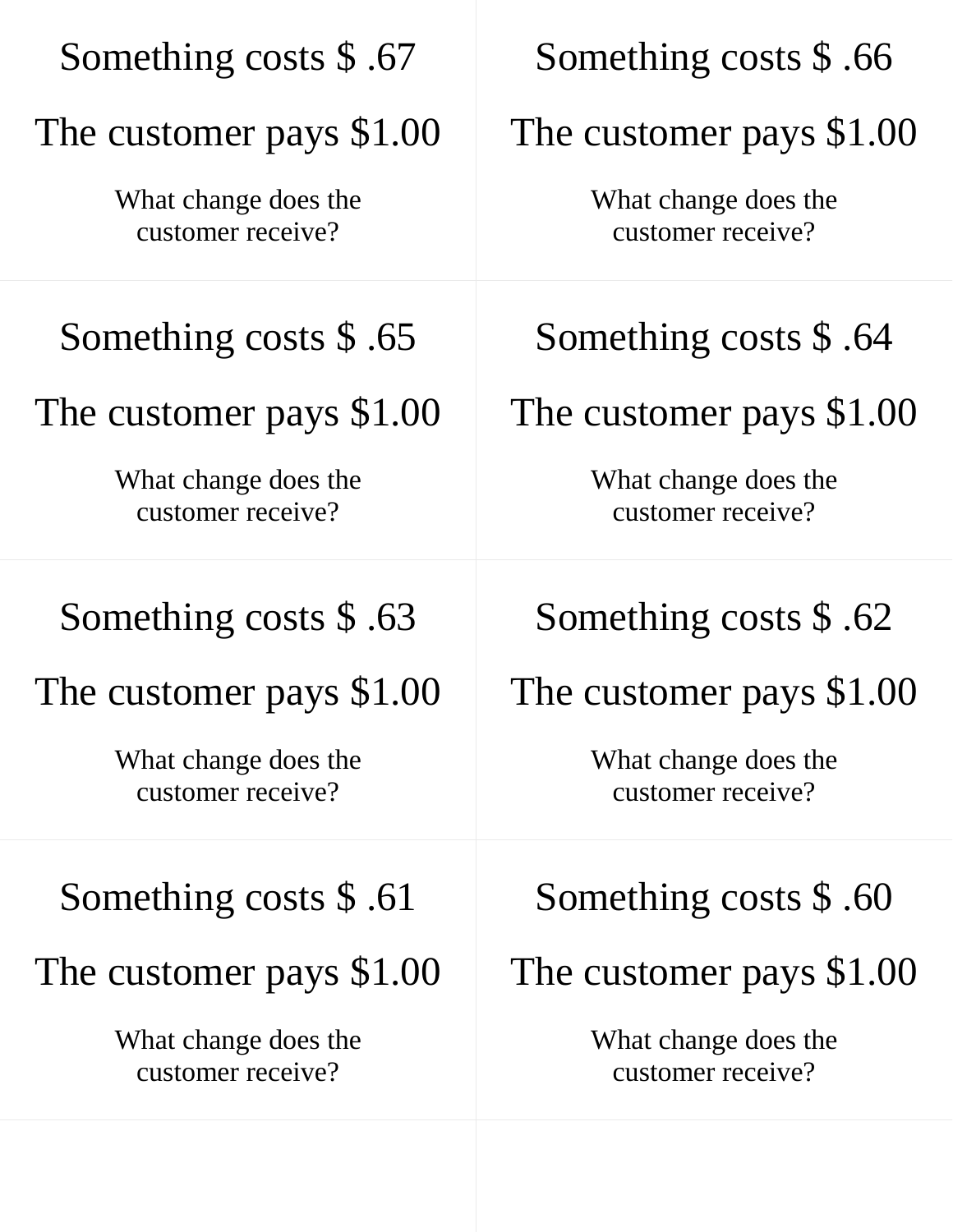| Something costs \$.59                     | Something costs \$.58                     |
|-------------------------------------------|-------------------------------------------|
| The customer pays \$1.00                  | The customer pays \$1.00                  |
| What change does the<br>customer receive? | What change does the<br>customer receive? |
| Something costs \$.57                     | Something costs $$.56$                    |
| The customer pays \$1.00                  | The customer pays \$1.00                  |
| What change does the<br>customer receive? | What change does the<br>customer receive? |
| Something costs \$.55                     | Something costs \$.54                     |
| The customer pays \$1.00                  | The customer pays \$1.00                  |
| What change does the<br>customer receive? | What change does the<br>customer receive? |
| Something costs $$.53$                    | Something costs $$.52$                    |
| The customer pays \$1.00                  | The customer pays \$1.00                  |
| What change does the<br>customer receive? | What change does the<br>customer receive? |
|                                           |                                           |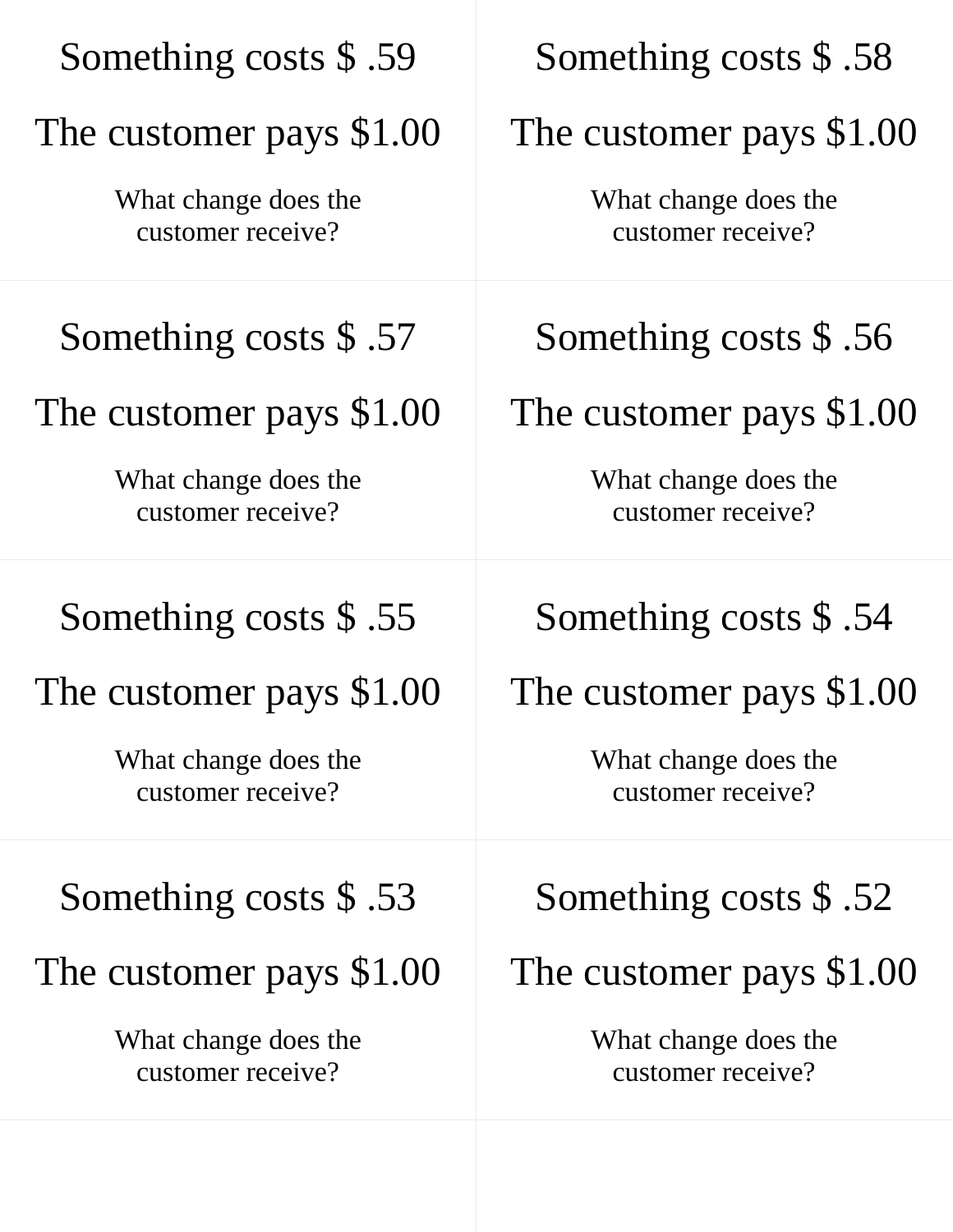| Something costs \$.51                     | Something costs \$.50                     |
|-------------------------------------------|-------------------------------------------|
| The customer pays \$1.00                  | The customer pays \$1.00                  |
| What change does the<br>customer receive? | What change does the<br>customer receive? |
| Something costs \$.49                     | Something costs $$.48$                    |
| The customer pays \$1.00                  | The customer pays \$1.00                  |
| What change does the<br>customer receive? | What change does the<br>customer receive? |
| Something costs \$.47                     | Something costs \$.46                     |
| The customer pays \$1.00                  | The customer pays \$1.00                  |
| What change does the<br>customer receive? | What change does the<br>customer receive? |
| Something costs $$.45$                    | Something costs $$.44$                    |
| The customer pays \$1.00                  | The customer pays \$1.00                  |
| What change does the<br>customer receive? | What change does the<br>customer receive? |
|                                           |                                           |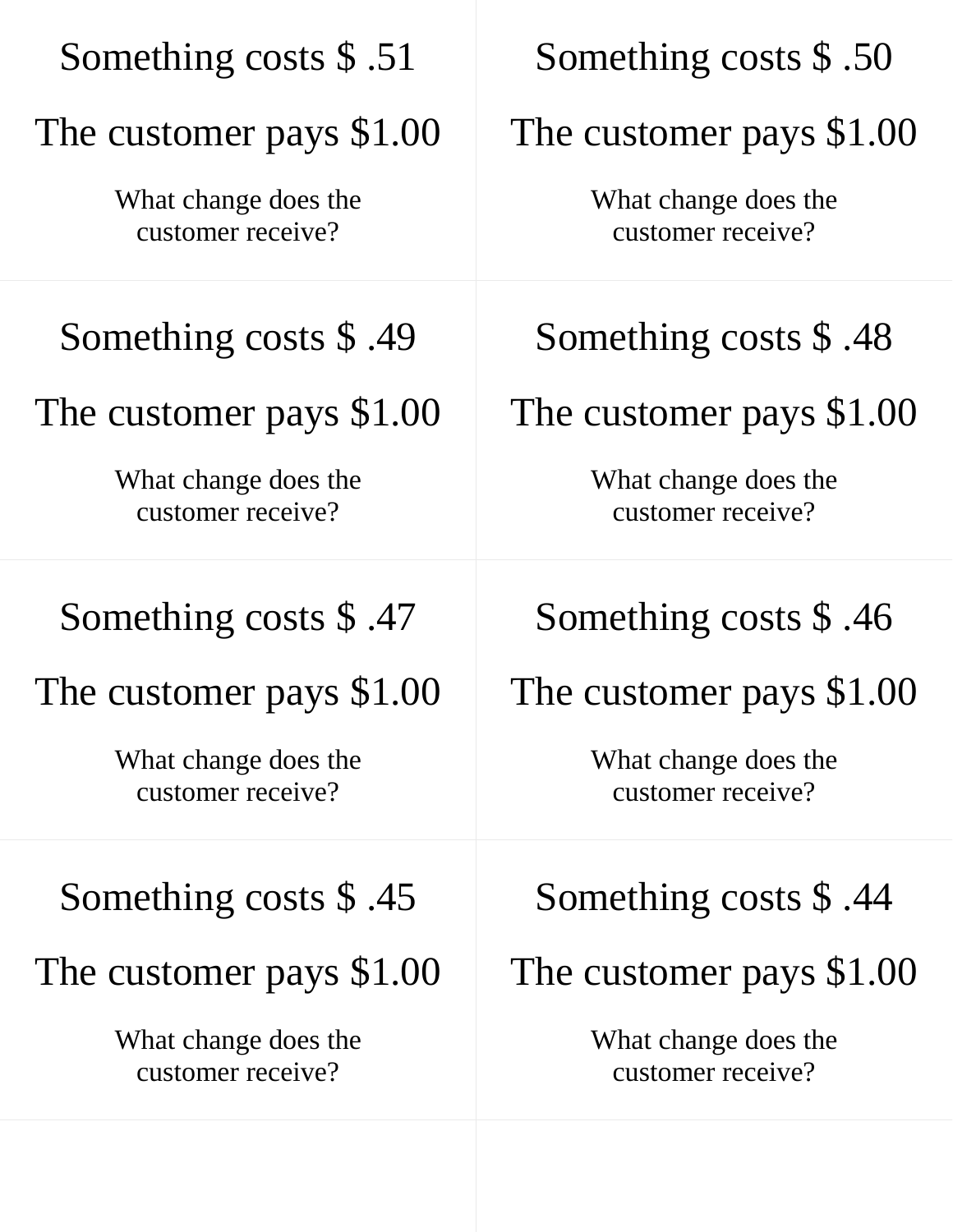| Something costs \$.43                     | Something costs \$.42                     |
|-------------------------------------------|-------------------------------------------|
| The customer pays \$1.00                  | The customer pays \$1.00                  |
| What change does the<br>customer receive? | What change does the<br>customer receive? |
| Something costs $$.41$                    | Something costs \$.40                     |
| The customer pays \$1.00                  | The customer pays \$1.00                  |
| What change does the<br>customer receive? | What change does the<br>customer receive? |
| Something costs \$.39                     | Something costs $$.38$                    |
| The customer pays \$1.00                  | The customer pays \$1.00                  |
| What change does the<br>customer receive? | What change does the<br>customer receive? |
| Something costs $$.37$                    | Something costs $$.36$                    |
| The customer pays \$1.00                  | The customer pays \$1.00                  |
| What change does the<br>customer receive? | What change does the<br>customer receive? |
|                                           |                                           |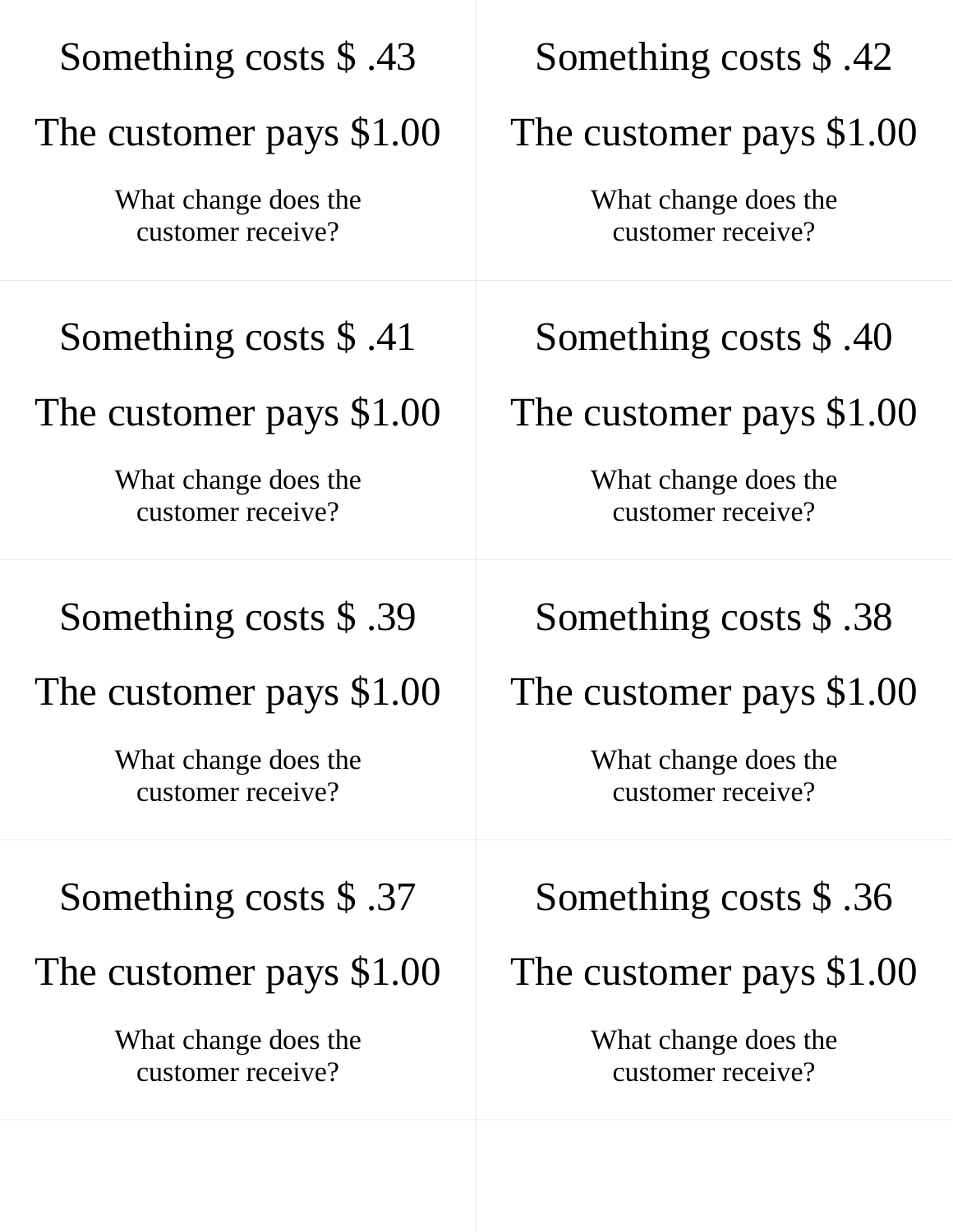| Something costs \$.35                     | Something costs \$.34                     |
|-------------------------------------------|-------------------------------------------|
| The customer pays \$1.00                  | The customer pays \$1.00                  |
| What change does the<br>customer receive? | What change does the<br>customer receive? |
| Something costs \$.33                     | Something costs \$.32                     |
| The customer pays \$1.00                  | The customer pays \$1.00                  |
| What change does the<br>customer receive? | What change does the<br>customer receive? |
| Something costs \$.31                     | Something costs \$.30                     |
| The customer pays \$1.00                  | The customer pays \$1.00                  |
| What change does the<br>customer receive? | What change does the<br>customer receive? |
| Something costs \$.29                     | Something costs $$.28$                    |
| The customer pays \$1.00                  | The customer pays \$1.00                  |
| What change does the<br>customer receive? | What change does the<br>customer receive? |
|                                           |                                           |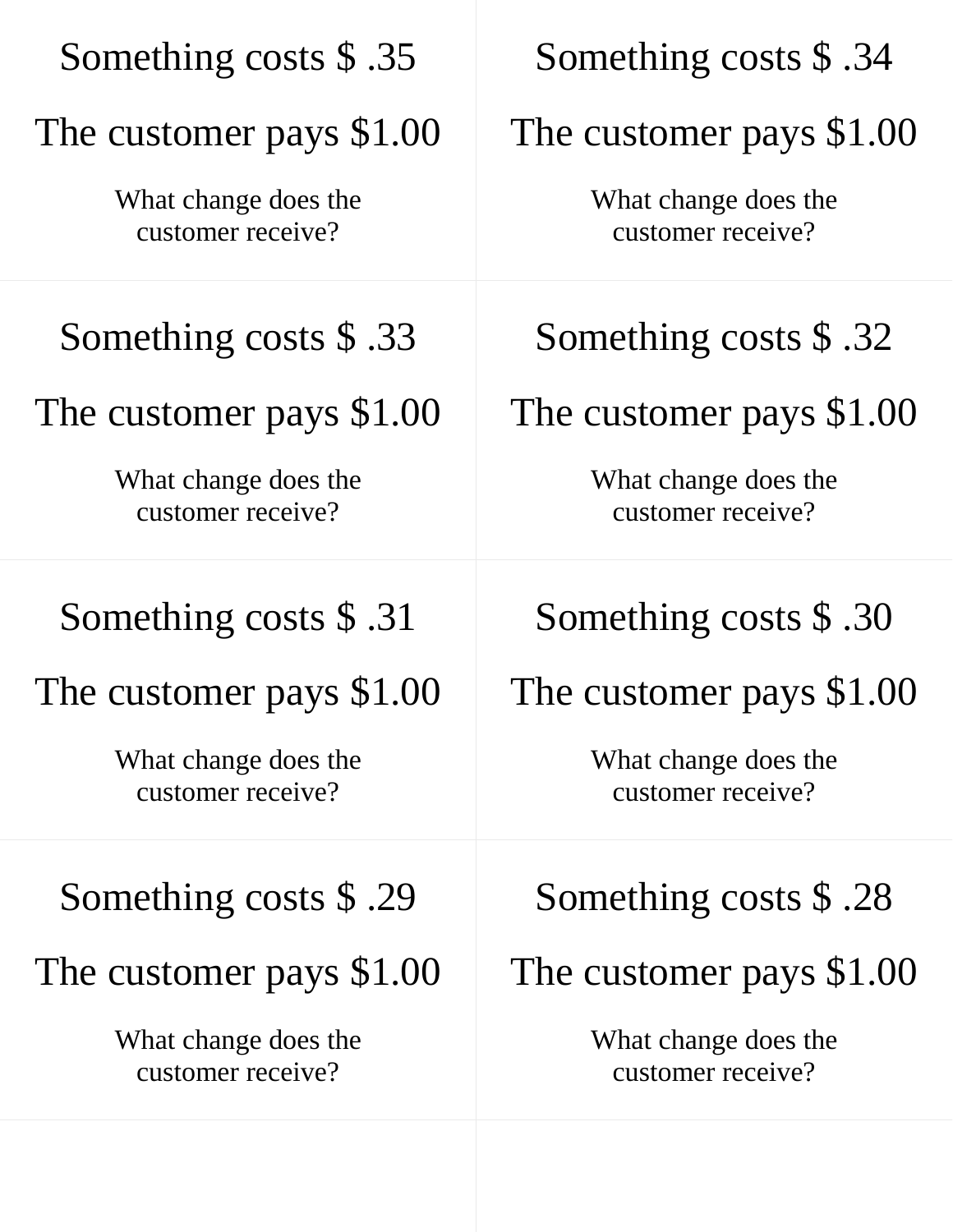| Something costs \$.27                     | Something costs \$.26                     |
|-------------------------------------------|-------------------------------------------|
| The customer pays \$1.00                  | The customer pays \$1.00                  |
| What change does the<br>customer receive? | What change does the<br>customer receive? |
| Something costs $$.25$                    | Something costs \$.24                     |
| The customer pays \$1.00                  | The customer pays \$1.00                  |
| What change does the<br>customer receive? | What change does the<br>customer receive? |
| Something costs \$.23                     | Something costs \$.22                     |
| The customer pays \$1.00                  | The customer pays \$1.00                  |
| What change does the<br>customer receive? | What change does the<br>customer receive? |
| Something costs $$.21$                    | Something costs $$.20$                    |
| The customer pays \$1.00                  | The customer pays \$1.00                  |
| What change does the<br>customer receive? | What change does the<br>customer receive? |
|                                           |                                           |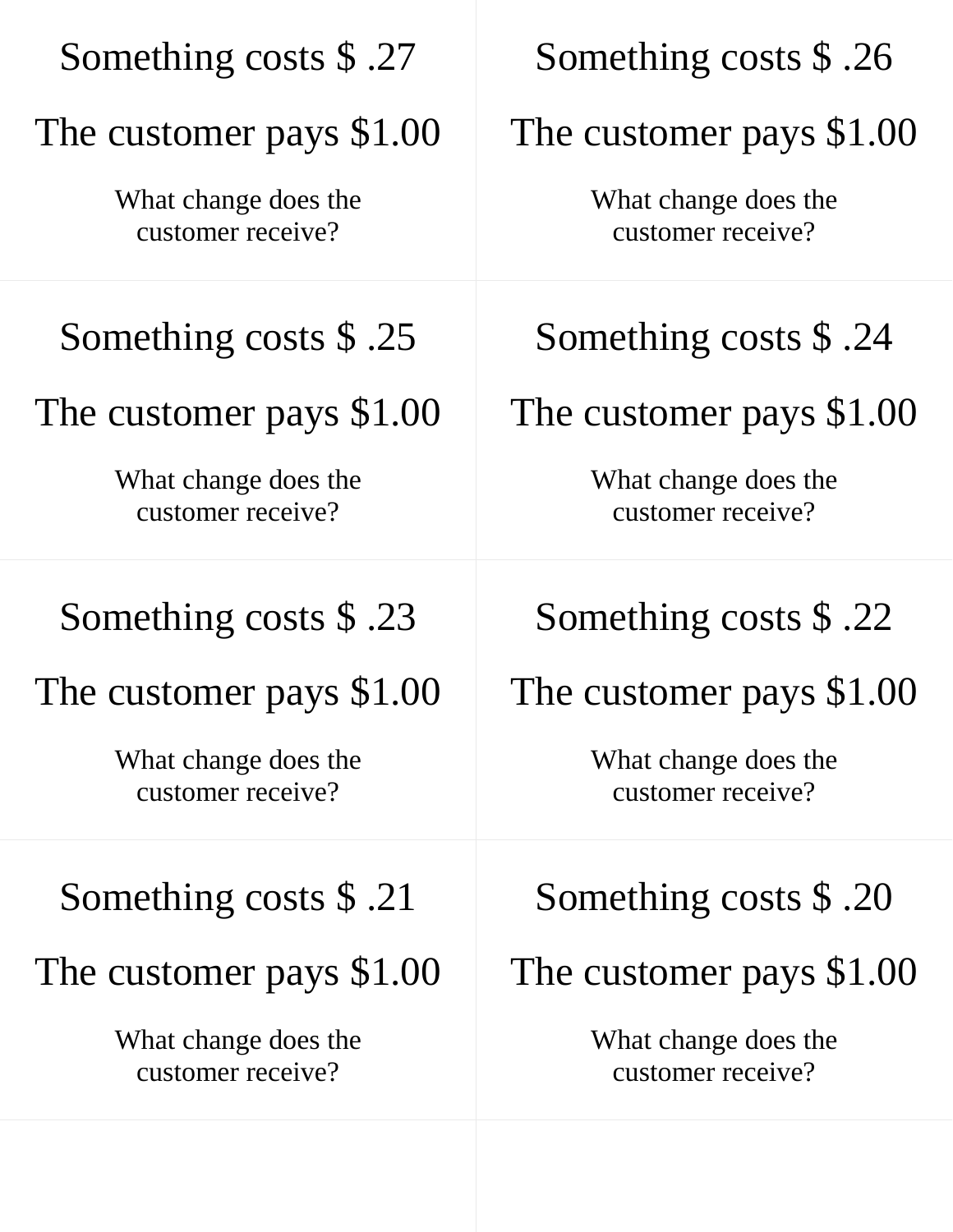| Something costs \$.19                     | Something costs \$.18                     |
|-------------------------------------------|-------------------------------------------|
| The customer pays \$1.00                  | The customer pays \$1.00                  |
| What change does the<br>customer receive? | What change does the<br>customer receive? |
| Something costs \$.17                     | Something costs $$.16$                    |
| The customer pays \$1.00                  | The customer pays \$1.00                  |
| What change does the<br>customer receive? | What change does the<br>customer receive? |
| Something costs \$.15                     | Something costs $$.14$                    |
| The customer pays \$1.00                  | The customer pays \$1.00                  |
| What change does the<br>customer receive? | What change does the<br>customer receive? |
| Something costs $$.13$                    | Something costs $$.12$                    |
| The customer pays \$1.00                  | The customer pays \$1.00                  |
| What change does the<br>customer receive? | What change does the<br>customer receive? |
|                                           |                                           |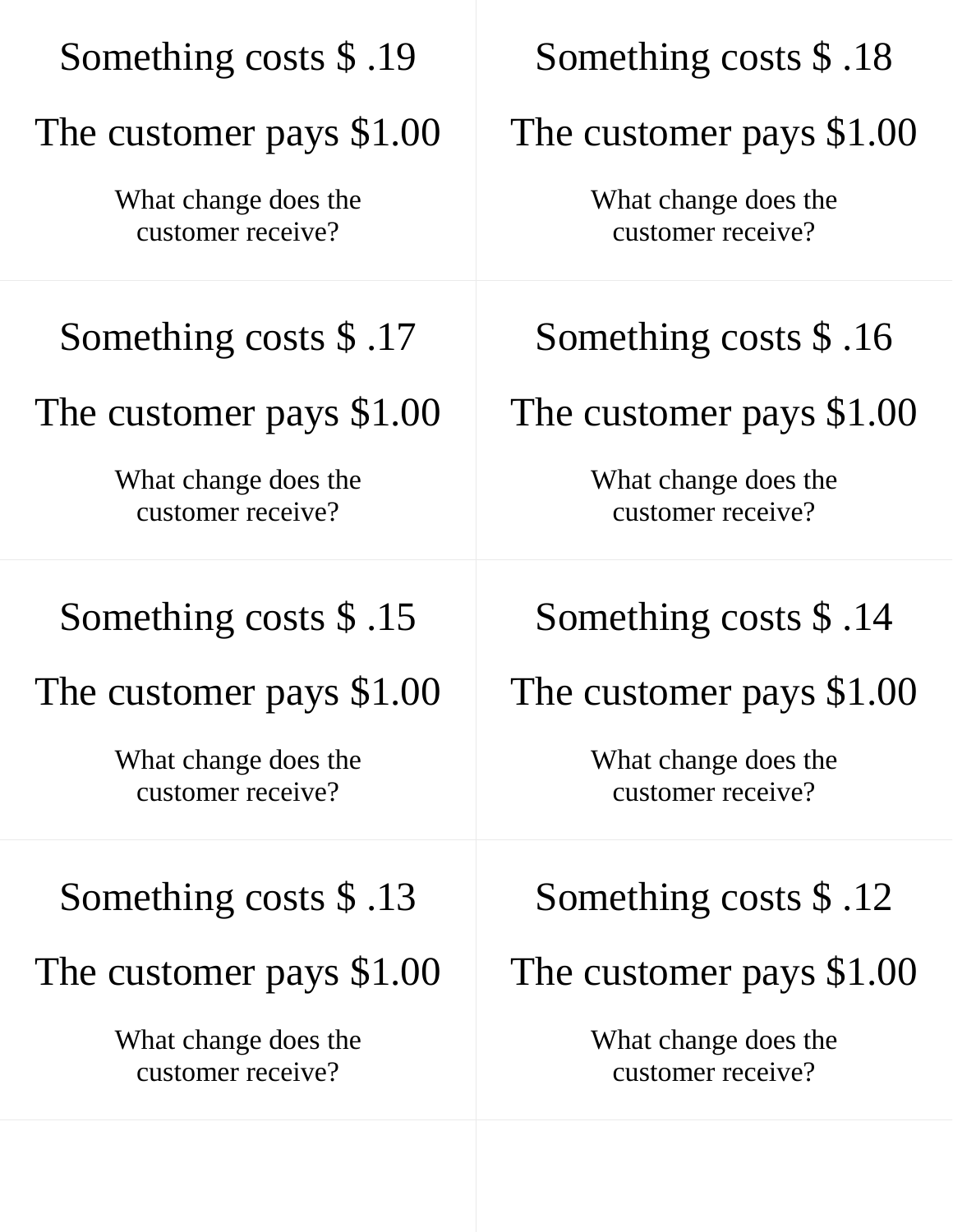| Something costs \$.11                     | Something costs \$.10                     |
|-------------------------------------------|-------------------------------------------|
| The customer pays \$1.00                  | The customer pays \$1.00                  |
| What change does the<br>customer receive? | What change does the<br>customer receive? |
| Something costs $$.09$                    | Something costs \$.08                     |
| The customer pays \$1.00                  | The customer pays \$1.00                  |
| What change does the<br>customer receive? | What change does the<br>customer receive? |
| Something costs $$.07$                    | Something costs \$.06                     |
| The customer pays \$1.00                  | The customer pays \$1.00                  |
| What change does the<br>customer receive? | What change does the<br>customer receive? |
| Something costs $$.05$                    | Something costs $$.04$                    |
| The customer pays \$1.00                  | The customer pays \$1.00                  |
| What change does the<br>customer receive? | What change does the<br>customer receive? |
|                                           |                                           |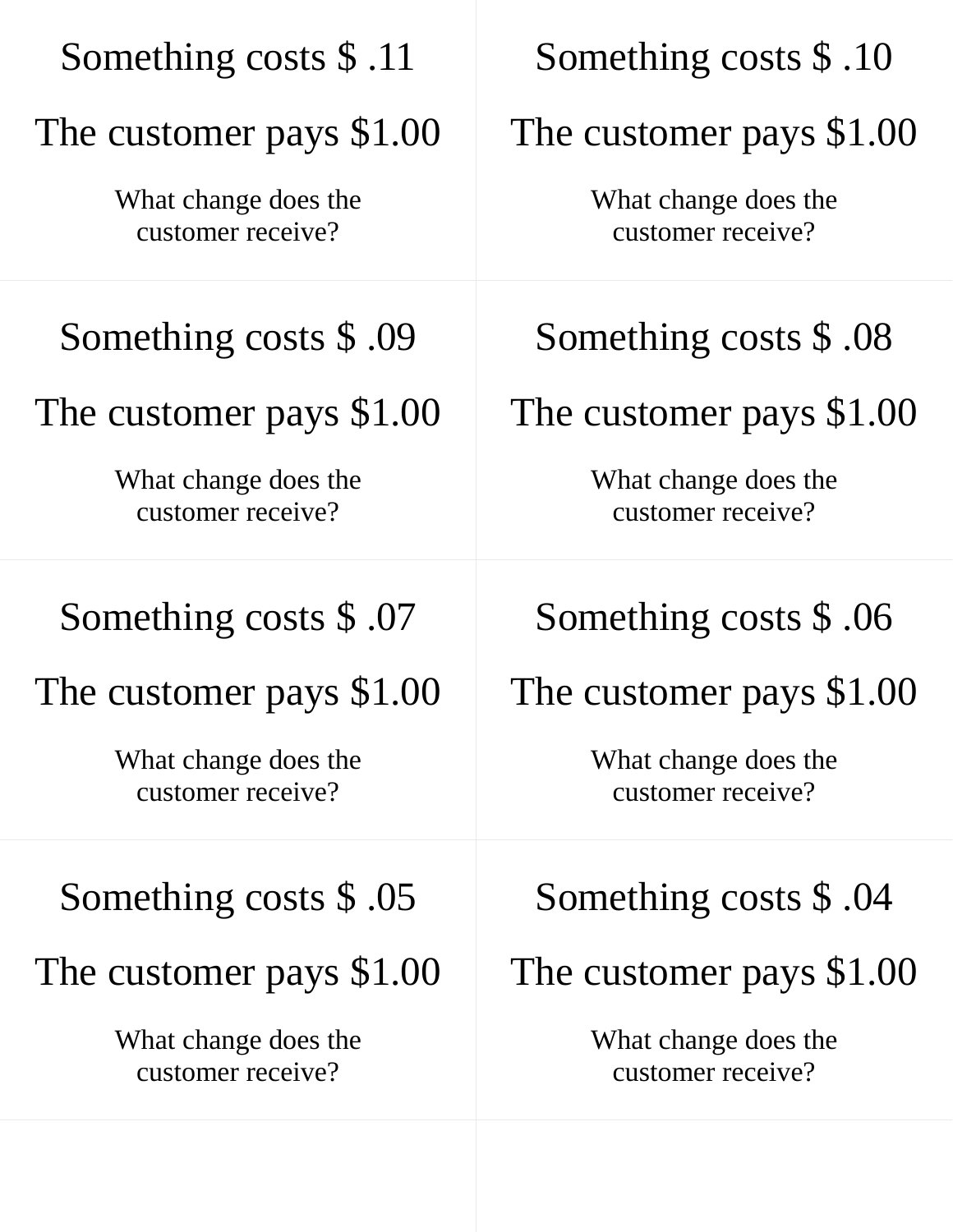| Something costs \$.03                     | Something costs \$.02                     |
|-------------------------------------------|-------------------------------------------|
| The customer pays \$1.00                  | The customer pays \$1.00                  |
| What change does the<br>customer receive? | What change does the<br>customer receive? |
| Something costs \$.01                     | Something costs \$.00                     |
| The customer pays \$1.00                  | The customer pays \$1.00                  |
| What change does the<br>customer receive? | What change does the<br>customer receive? |
| Something costs \$1.00                    |                                           |
| The customer pays \$1.00                  |                                           |
| What change does the<br>customer receive? |                                           |
|                                           |                                           |
|                                           |                                           |
|                                           |                                           |
|                                           |                                           |